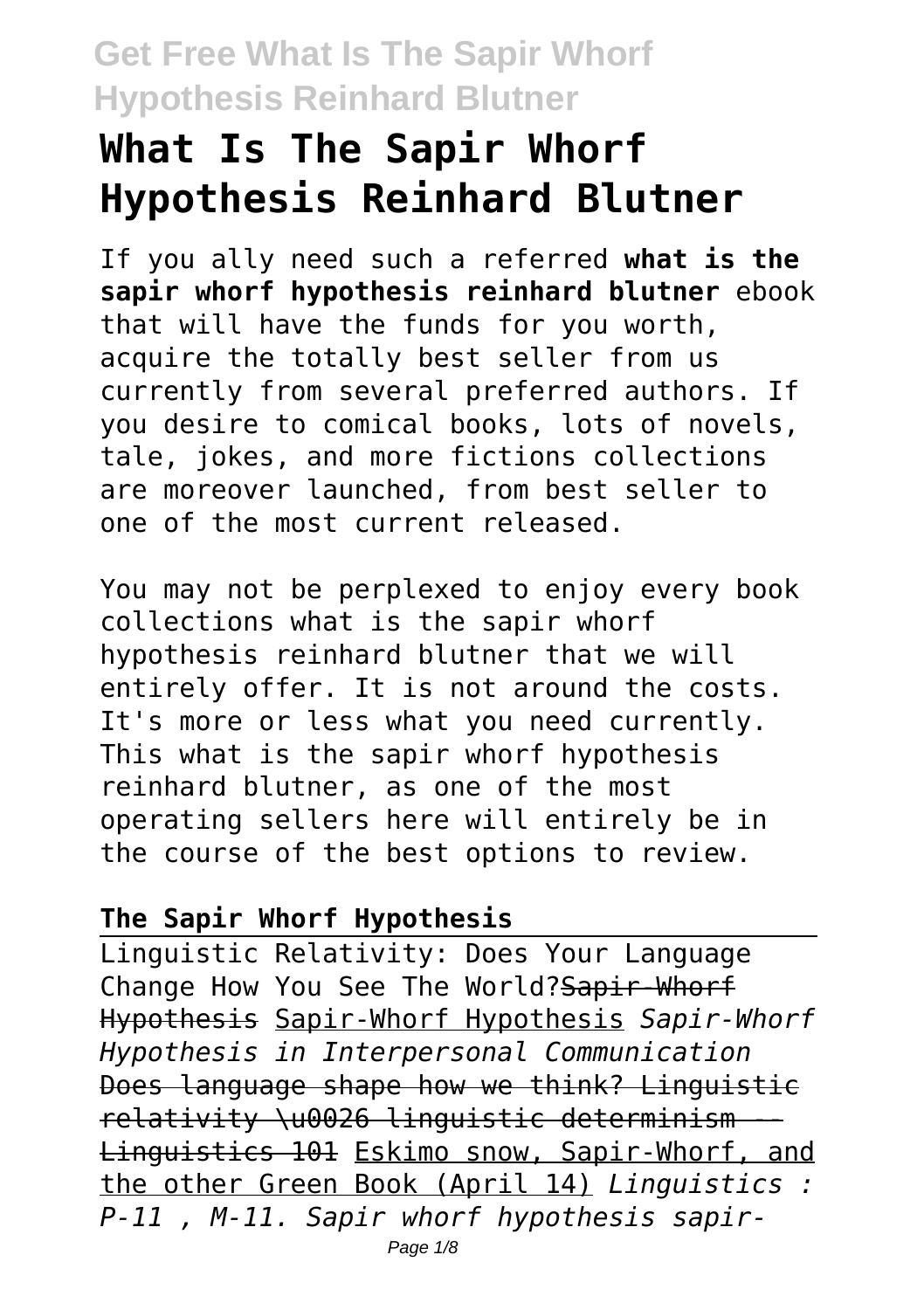*whorf* Arrival's Linguistic Relativity and Time Perception Are Awesome *Lecture 23 Sociolinguistics, sapir whorf* Sapir-Whorf Hypothesis - Psych Discussions **What is Language?** The benefits of a bilingual brain - Mia Nacamulli **How Bilingual Brains Perceive Time Differently** *Why Do Languages Have Grammatical Gender? | Ask a Linguist* Noam Chomsky - Language and Thought Sapir-Whorf *How languages evolve - Alex Gendler Languages Without Verb Tenses?!* **Ferdinand de Saussure and Structural Linguistics** How the Languages We Speak Shape the Ways We Think Anthropology in 10 or Less: 107: The Sapir/Whorf Hypothesis Sapir Whorf Hypothesis-Interpersonal Communication *Linguistic Determinism* Arrival — \"Sapir–Whorf Hypothesis\" Does time work differently in different languages? - Hopi Time Linear Reasoning, Cyclical reasoning and the Sapir-Whorf Hypothesis Arrival and The Sapir-Whorf hypothesis **Sapir Whorf Hypothesis (English)- Language Shapes the Way we Think-Sociolinguistics**

What Is The Sapir Whorf The Sapir-Whorf hypothesis is the linguistic theory that the semantic structure of a language shapes or limits the ways in which a speaker forms conceptions of the world. It came about in 1929. The theory is named after the American anthropological linguist Edward Sapir (1884–1939) and his student Benjamin Whorf (1897–1941).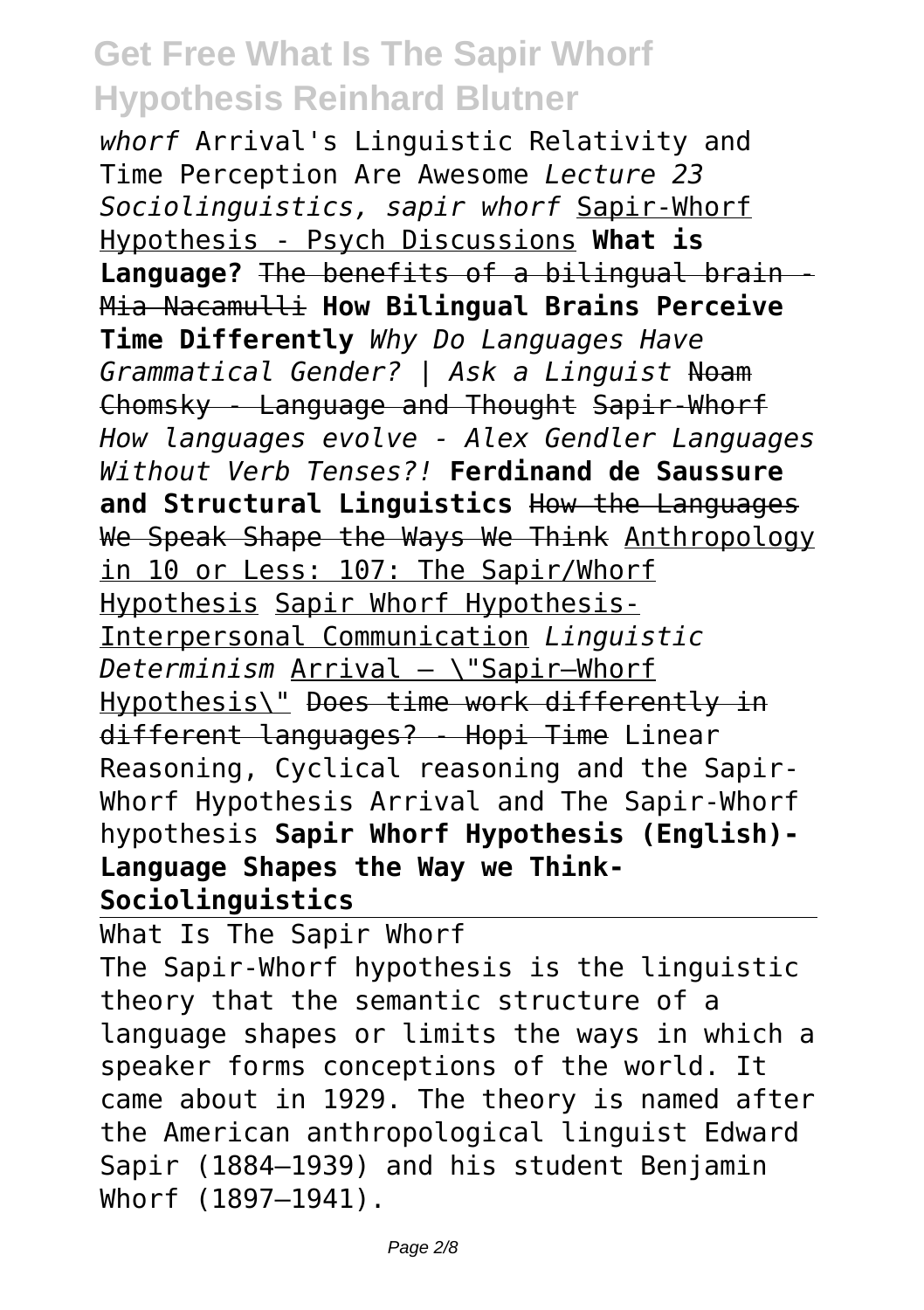Definition and History of the Sapir-Whorf Hypothesis The Sapir–Whorf hypothesis, also known as the linguistic relativity hypothesis, refers to the proposal that the particular language one speaks influences the way one thinks about reality. Linguistic relativity stands in close relation to semiotic-level concerns with the general relation of language and thought, and to discourse-level concerns with how patterns of language use in cultural context can affect thought.

Sapir-Whorf Hypothesis - an overview | ScienceDirect Topics noun a theory developed by Edward Sapir and Benjamin Lee Whorf that states that the structure of a language determines or greatly influences the modes of thought and behavior characteristic of the culture in which it is spoken.

Sapir-whorf hypothesis | Definition of Sapirwhorf ...

The Sapir Whorf Hypothesis began aslinguistic determinism.This concept states that our language determines how we think and perceive the world. There are different levels of linguistic determinism, some that are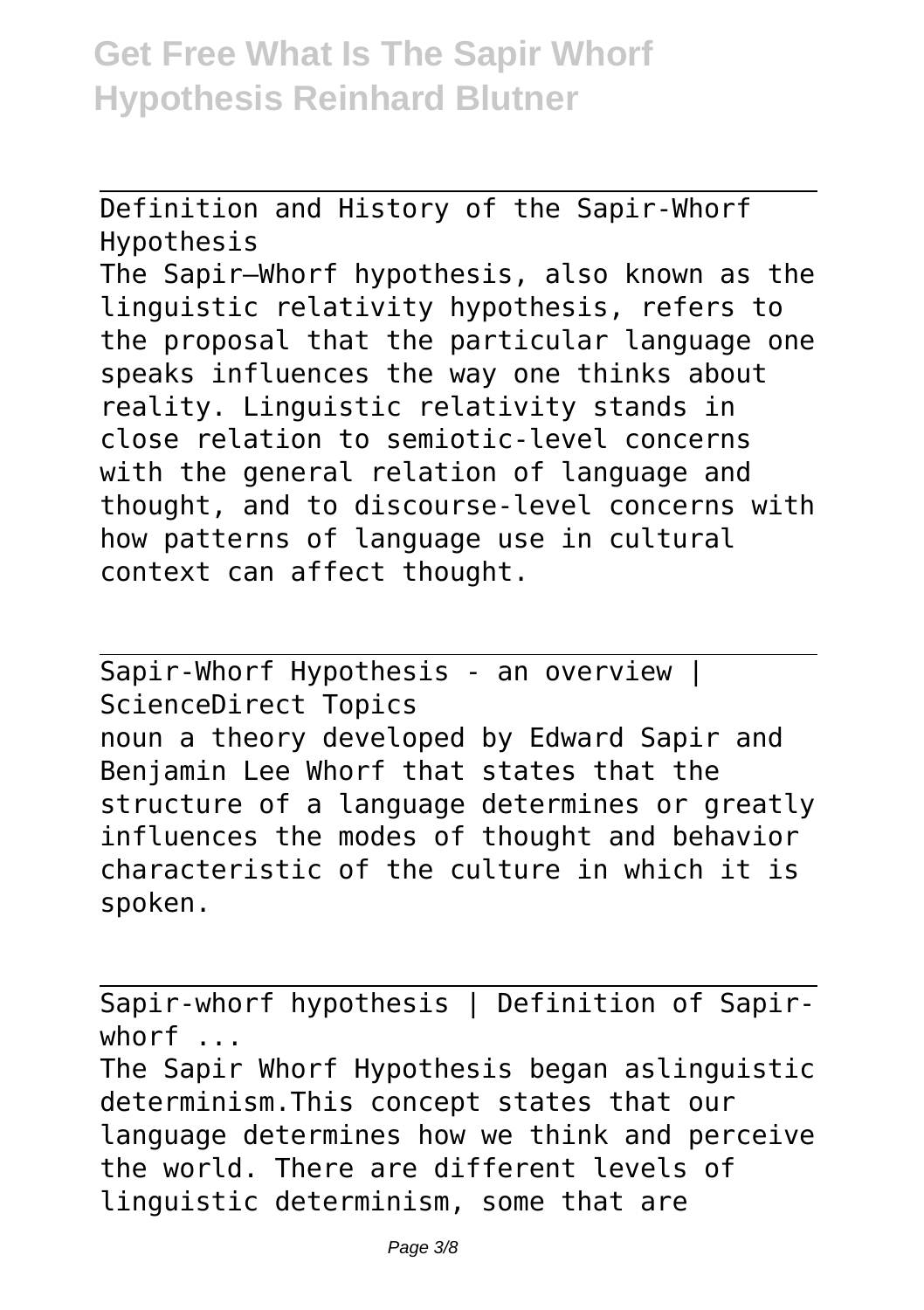"stronger" than others. "Weaker" forms of this idea suggest that language simply influencesthe way we think.

Sapir Whorf Hypothesis - Practical Psychology The Sapir-Whorf hypothesis is a hypothesis that was first created by Edward Sapir, in 1929. His theory is that language ultimately determines perception and experience of something. An example of this theory is the way we talk about men and women.

Explain the Sapir-Whorf hypothesis - SUPER ESSAYS

The Sapir-Whorf hypothesis is the theory that an individual's thoughts and actions are determined by the language or languages that individual speaks. The strong version of the hypothesis states that all human thoughts and actions are bound by the restraints of language, and is generally less accepted than the weaker version, which says that language only somewhat shapes our thinking and behavior.

Ask A Linguist FAQ: The Sapir-Whorf Hypothesis The Sapir-Whorf Hypothesis. Culture refers to the values, norms, and beliefs of a society. Our culture can be thought of as a lens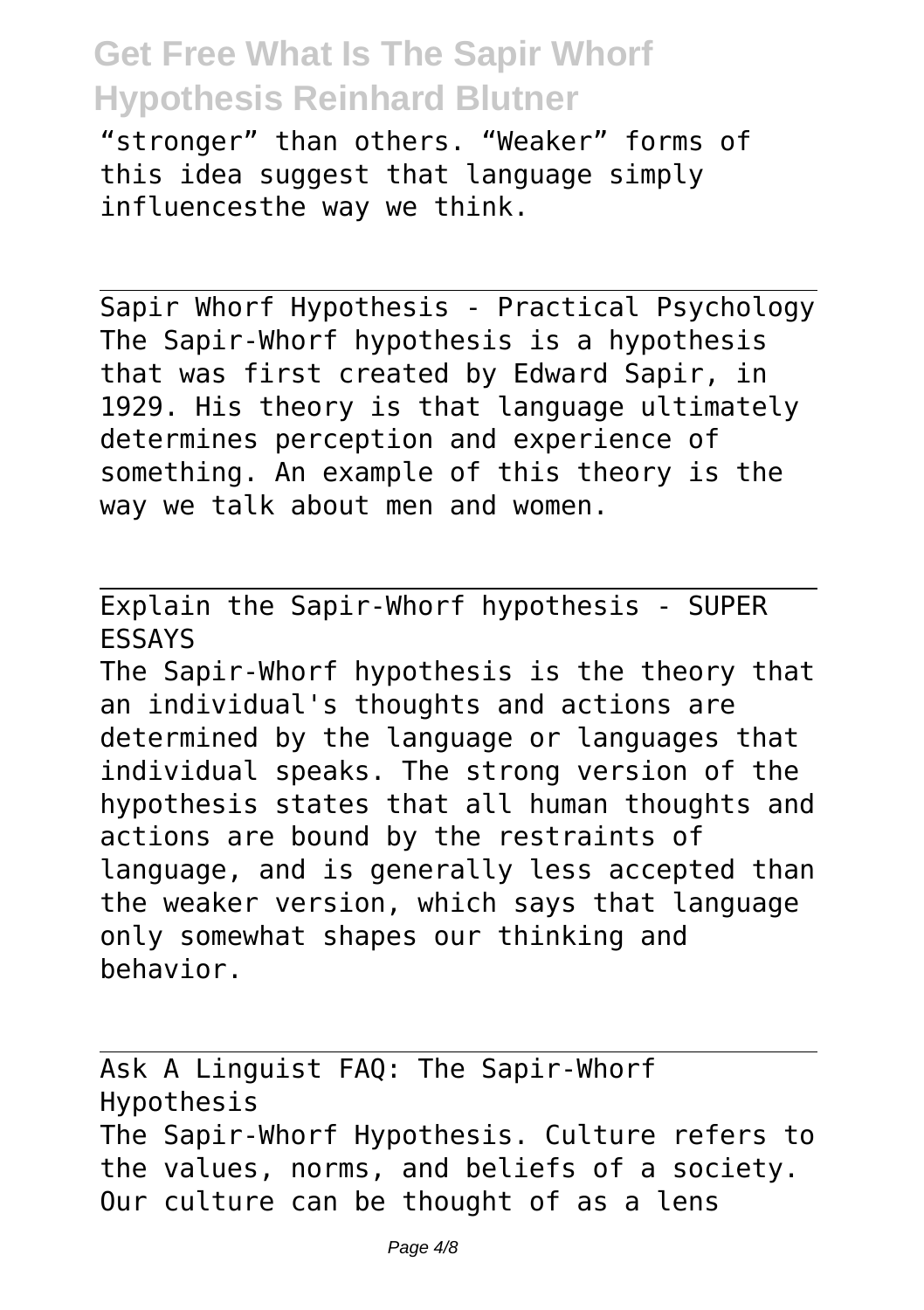through which we experience the world and develop shared meaning ...

Sapir-Whorf Hypothesis: Examples and Definition - Video ... Introduction • In linguistics, the Sapir-Whorf Hypothesisstates that there are certain thoughts of an individual in one language that cannot be understood by those who live in another language. • The hypothesis states that the way people think is strongly affected by their native languages.

What is the Sapir-Whorf hypothesis? - Blutner What is the Sapir-Whorf Hypothesis? How does it influence the communication process? 2. What are the four verbal communication styles across cultures? 3. What types of nonverbal communication do you know? 4. What is the role of nonverbal communication? 5. What are emblems, illustrators, manipulators, regulators, emotional expressions and ...

Questions Exercises 1 What is the Sapir Whorf Hypothesis ... The hypothesis of linguistic relativity, a part of relativism, also known as the Sapir–Whorf hypothesis / s ə , p ɪər ' w ɔːr f /, the Whorf hypothesis, or Whorfianism is a principle suggesting that the structure of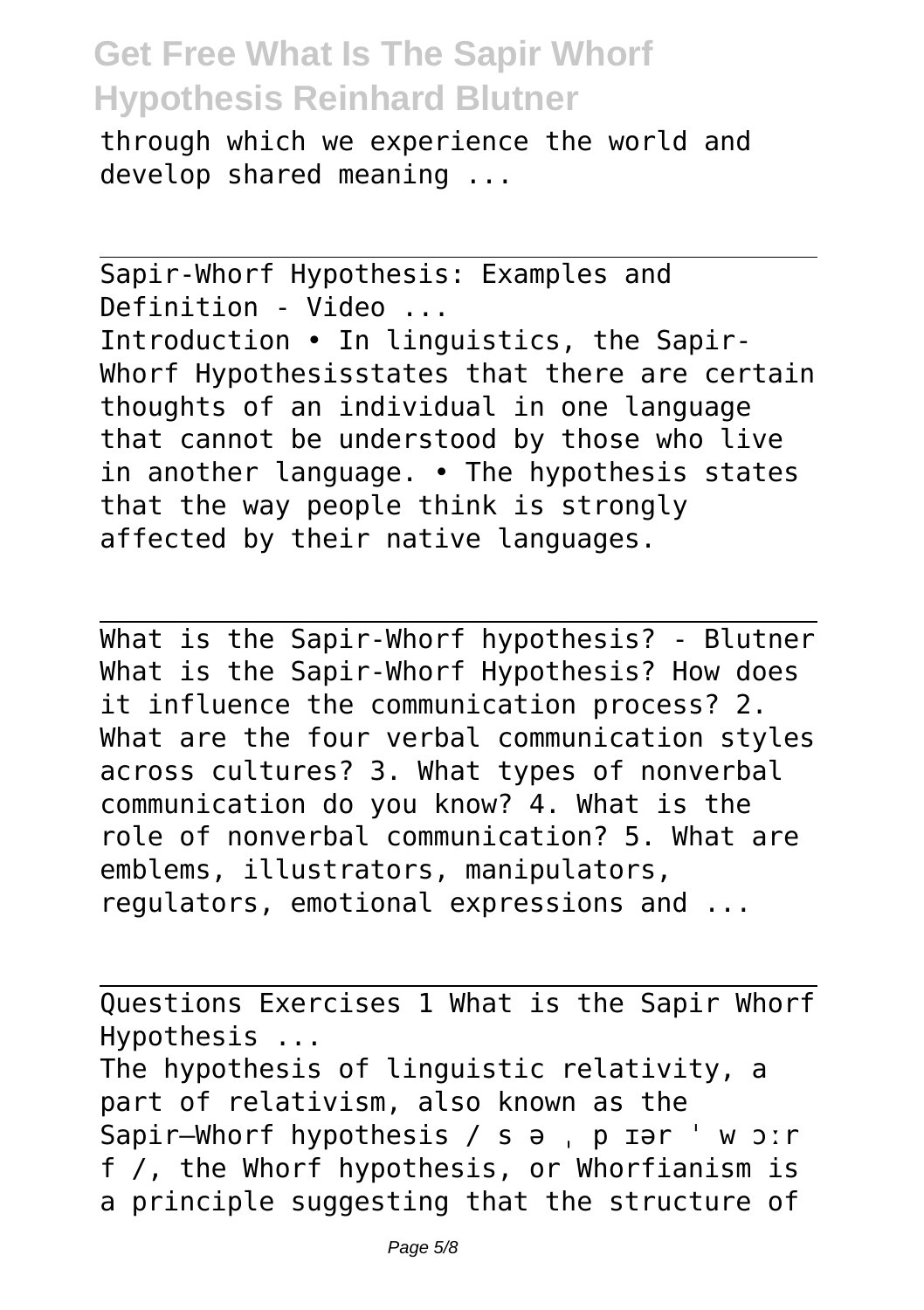a language affects its speakers' world view or cognition, and thus people's perceptions are relative to their spoken language.The idea was however not created by Edward ...

Linguistic relativity - Wikipedia Sapir-Whorf hypothesis. Language, a term that connects an individual's heart to another individual. Language has a very great role in forming and shaping one's culture and it is the first and major element of the culture. Sapir and Whorf are two anthropologists in period around 1930, Edward Sapir and Benjamin Whorf felt strange when they encountered the fact that, one of the tribal society have no different words to distinguish tenses, in their mother tongue: the language which they had ...

what is Sapir-Whorf hypothesis and Explanation Sapir-Whorf Hypothesis the structure of a language affects the ways in which its respective speakers conceptualize their world, i.e. their world view, or otherwise influences their cognitive processes.

Sapir-Whorf Flashcards | Quizlet Whorf is best known as the main proponent of what he called the principle of linguistic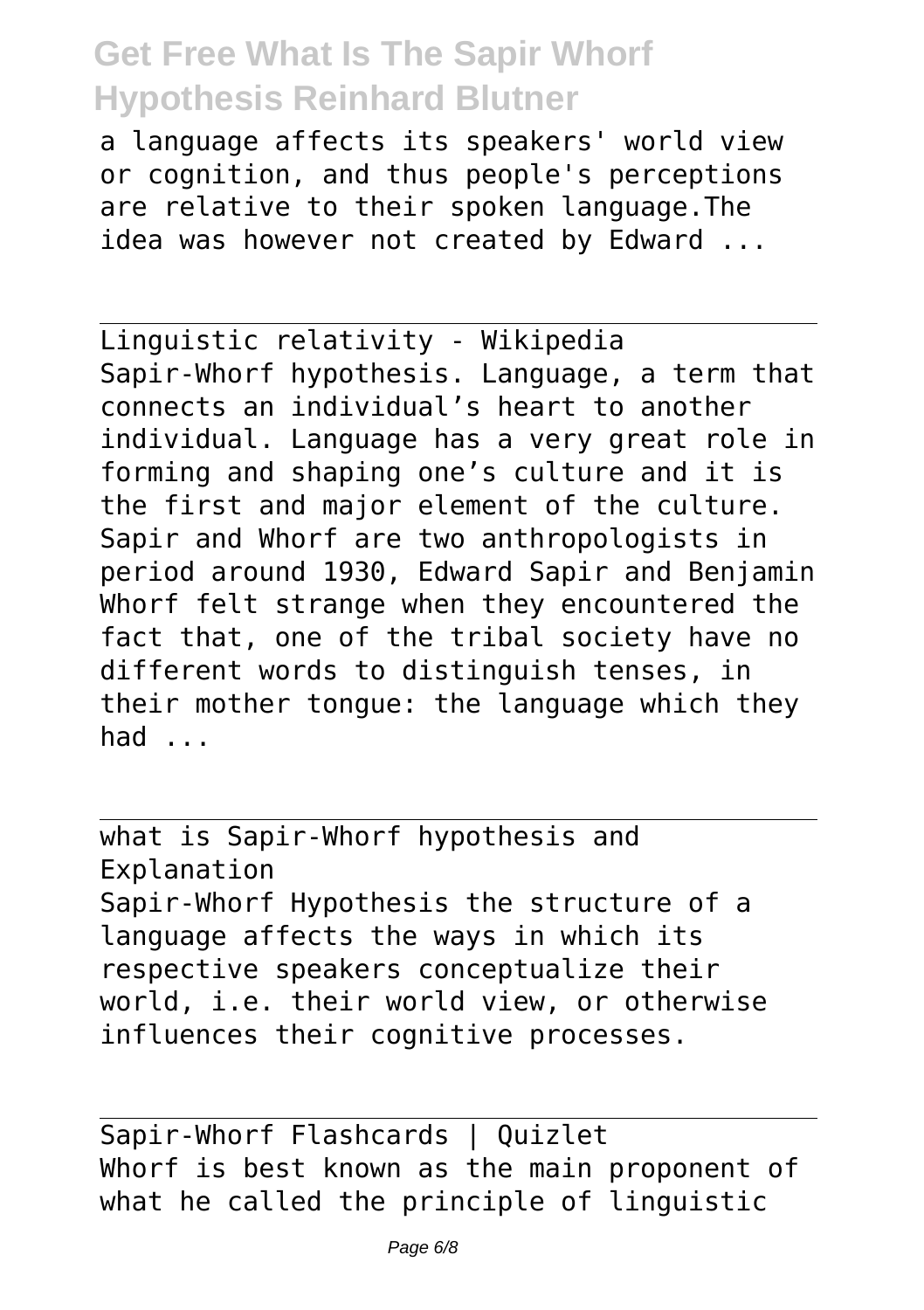relativity, but which is often known as "the Sapir–Whorf hypothesis", named for him and Edward Sapir.

Benjamin Lee Whorf - Wikipedia Sapir was Boas's student and Whorf, Sapir's. The following two passages are among the most frequently cited from Sapir and Whorf, respectively. In the first, Sapir expresses, in terms no less lucid for being poetic, the basic empirical finding of the Boasians on the formal completeness and intellectual adequacy of unwritten languages.

What Is the Sapir-Whorf Hypothesis? Their collective theory, know as the Sapir-Whorf Hypothesis or more commonly the Theory of Linguistic Relativity, holds great significance in the scope of all communication theory. The theory also fulfills the criteria, which essentially determine its workability. The Theory of Linguistic Relativity holds that: one's language shapes one's view of reality.

Sapir-Whorf Hypothesis The principle of linguistic relativity, Whorfianism, or the Sapir-Whorf hypothesis, as it is commonly called, is one the most criticized and yet one of the most inspiring